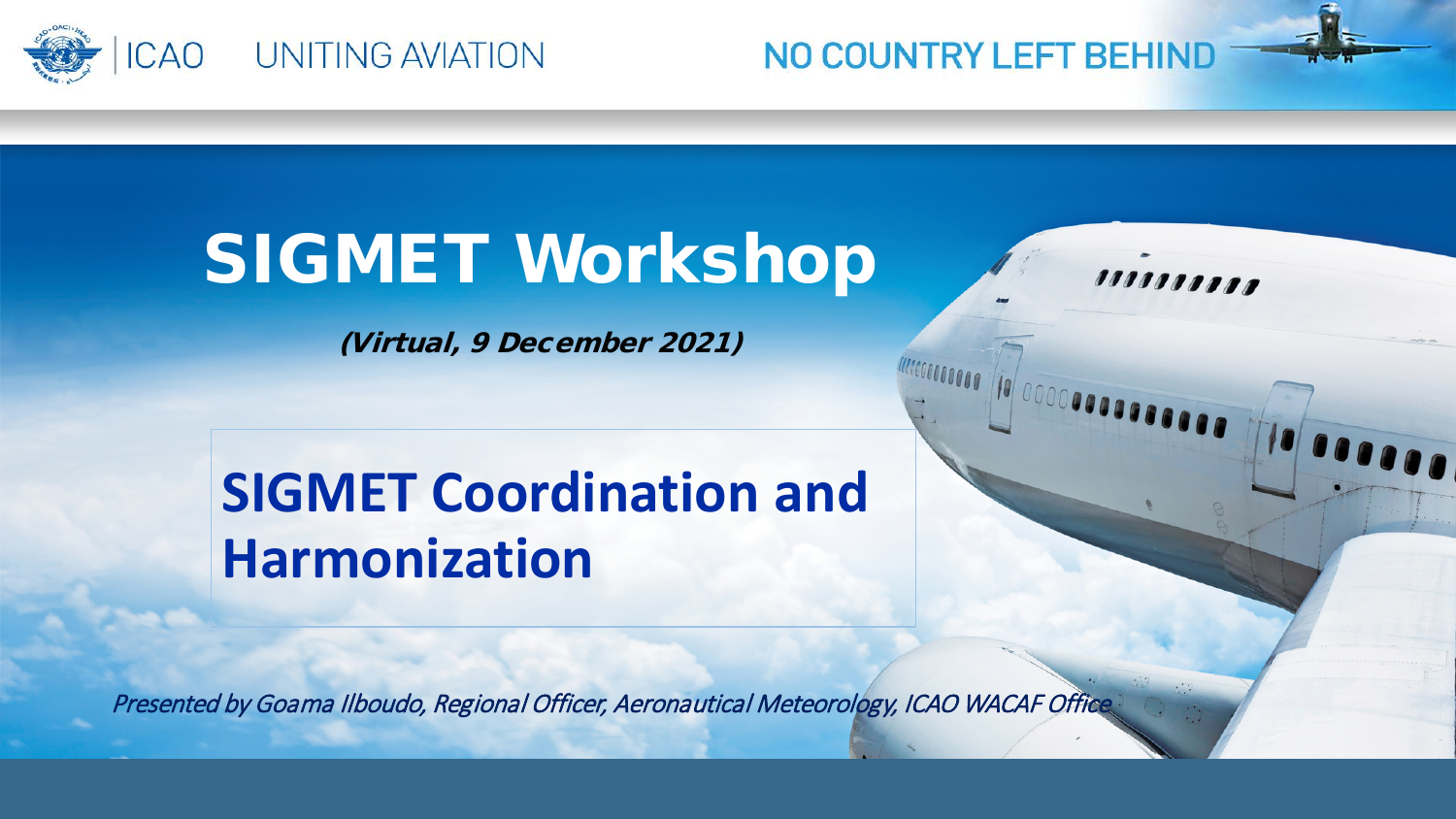

**Harmonization of SIGMET Information**

### **Outline**

- **WHAT** is the Problem ?
- **WHO** is impacted ?
- **HOW** to address the related Problem
- **Common** Measures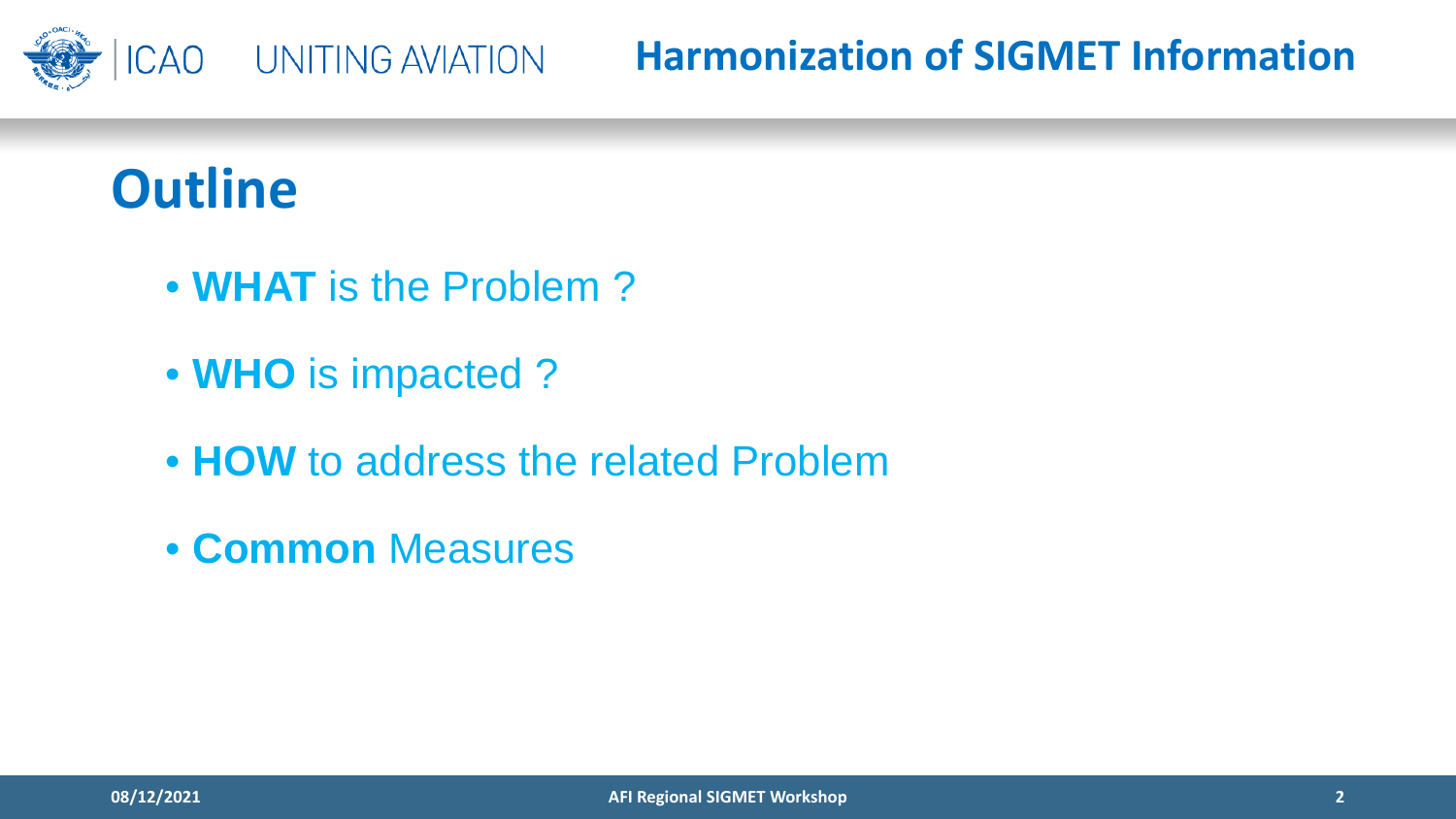

# **WHAT is the Problem?**



#### **Hazardous phenomena affecting FIRs/ACCs Where and when problem may happen?**

- SIGMET worthy phenomena may **cover several FIRs/ACCs**
- **EXECUTE:** Information **independently provided by MWOs**
- Credibility / Reliability at stake **when one and the same phenomenon is interpreted very differently** by neighbouring **MWOs**
- **Coordination of content**, timing, area and levels affected needed (similar to ATM coordination)
- **Contradictory SIGMET information** might be provided to Users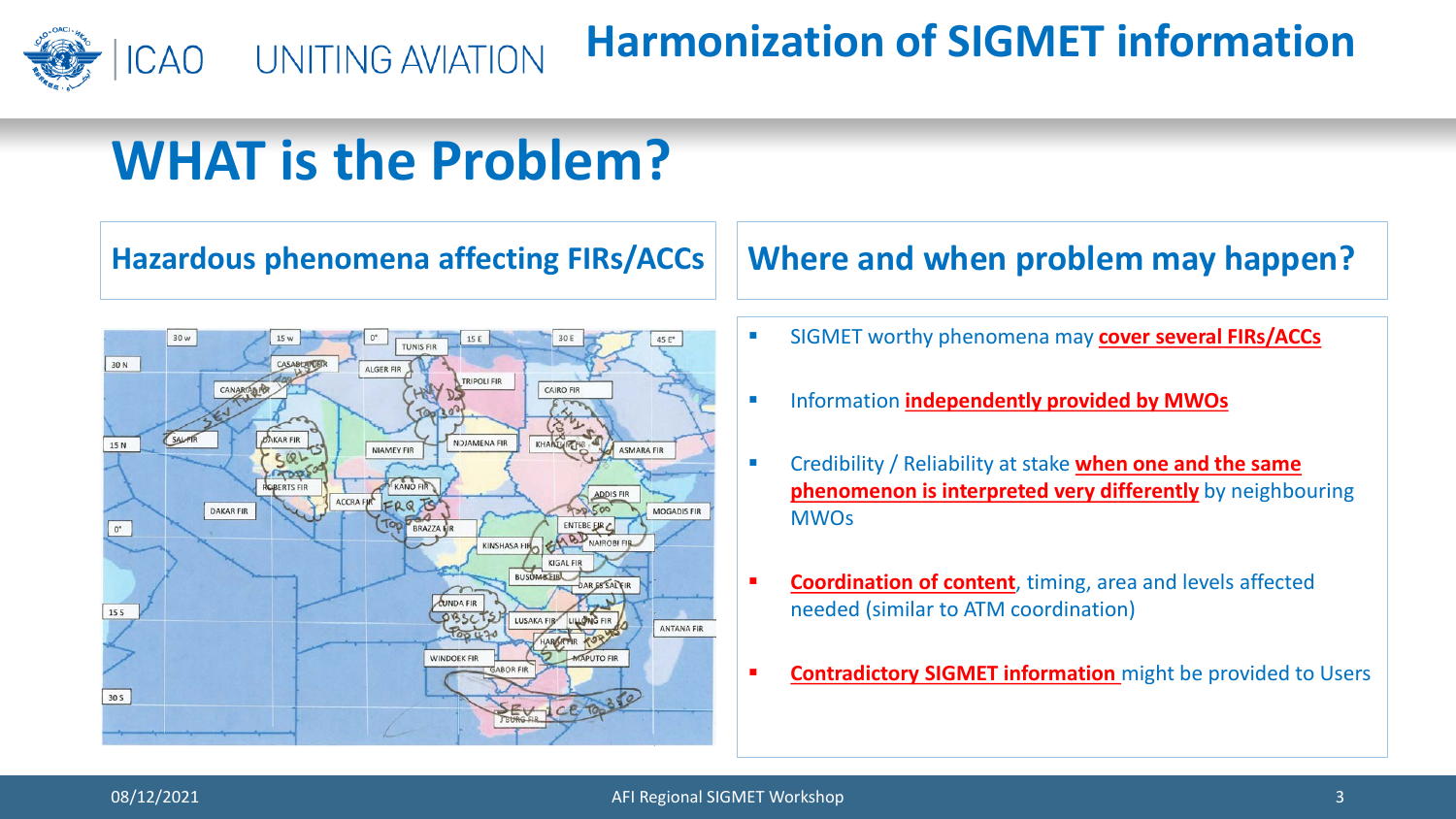

### **Harmonization of SIGMET Information**

# **WHO is impacted ?**

- Planning layers (Pre-tactical; Tactical-Pre ops; Tactical-During ops);
- En-route aircraft;
- Departure aircraft;
- Arrival;
- etc.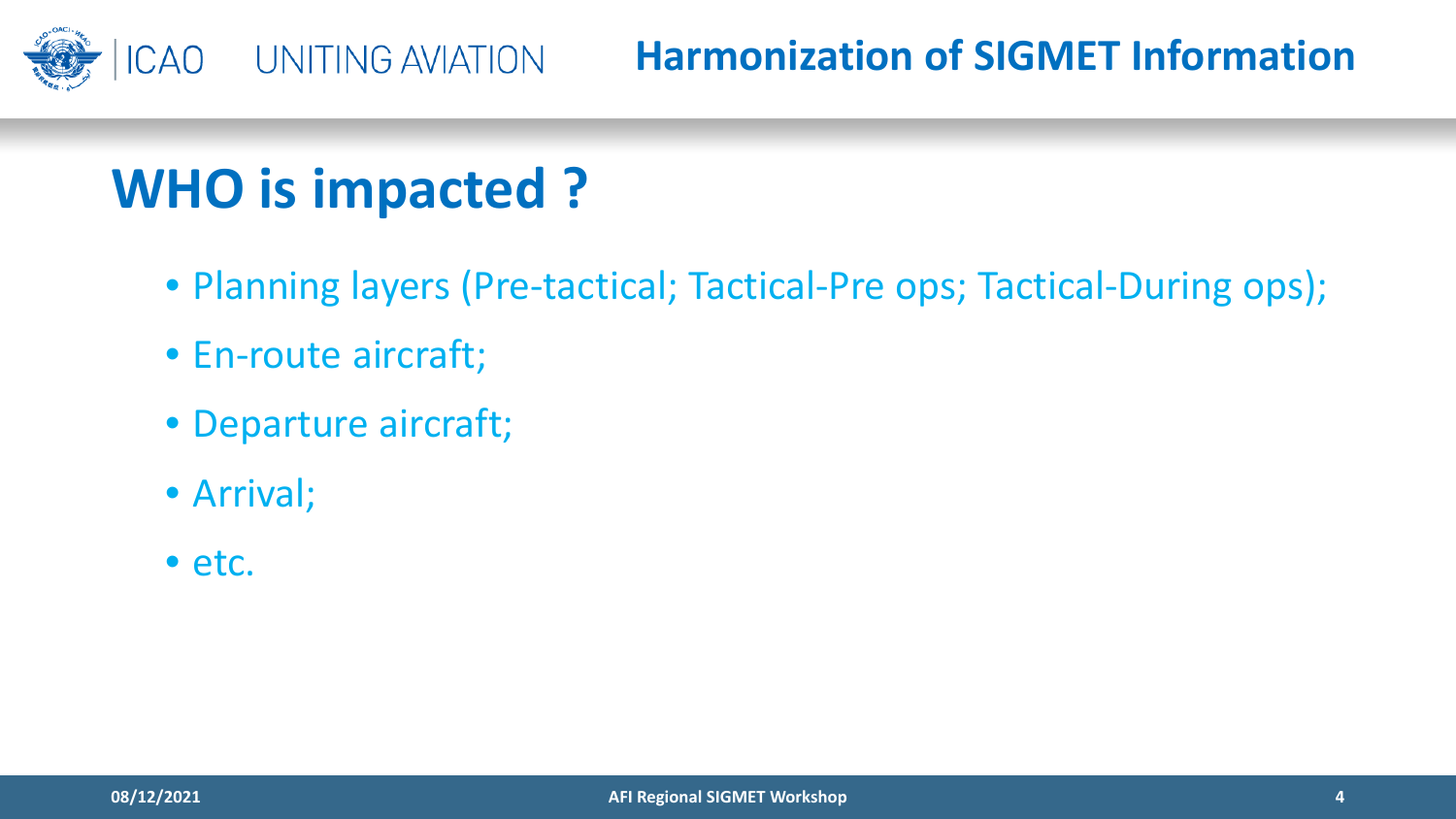

### **HOW ? (1/2)**

- **Establishment of a MWO by State**, as per A3, Chap.3: §3.4.1, *Doc 8896*
- **Training of Weather Forecasters** : In compliance with the requirements of the WMO in respect of qualifications, competencies, education and training of meteorological personnel providing service for international air navigation (WMO-No. 49, Volume I — General Meteorological Standards and Recommended Practices, Part V refers)
- Move towards a **« common situational awareness** » in an entire region
- **E** Coordination
	- **Coordination** between the MWO and its corresponding AMOs with the **State**
	- **Coordination** between the MWO and its neighboring MWOs
	- **Coordination between MWOs and ATS units**
	- **Coordination between MWOs, VAACs, TCACs and State volcano observatories**
- **Cooperation /Collaboration and support**
	- **WMO regional /sub-regional WGs** with **APIRG auxiliary Bodies in MET**
	- **APIRG IIM concerned MET Project (s)** to assist States in the delivery of SIGMET information in a changing air space structure.
	- Participation of States MWOs in the **AFI Annual SIGMET Tests** and implementation of the resulting recommendations for improvement
	- **Cooperation with the RSMC** regarding the VAAs and TCAs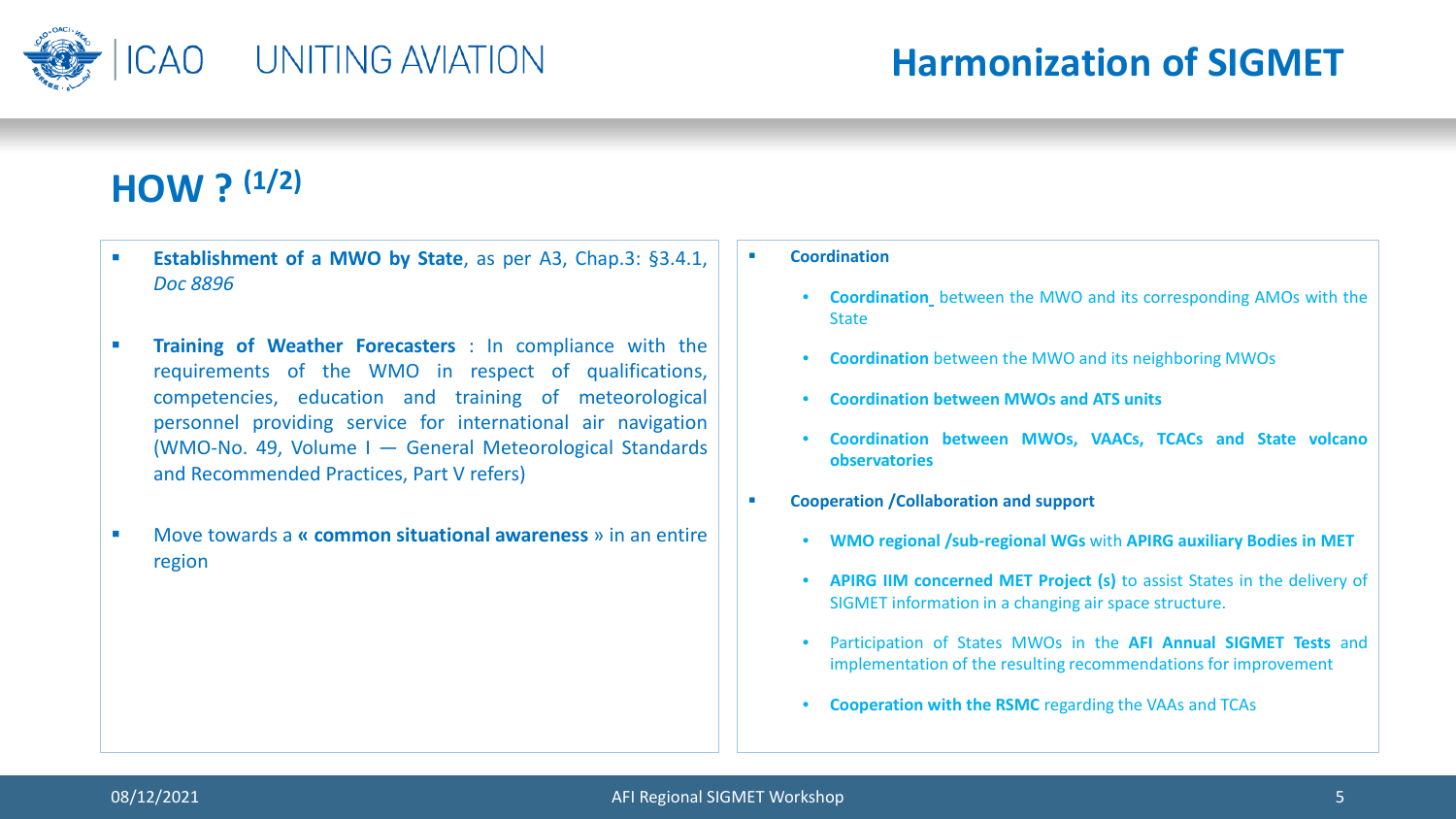

### **Harmonization of SIGMET**

### **HOW ? (2/2)**

#### **Changes in Air Traffic Management**

- Several Regions are planning « **integrated air space concepts** » going beyond existing national borders
- Meteorological service provision, in particular SIGMET issuance, **may have to adapt to changed structures**
- **Harmonized hard-and software components for economies of scale (e.g. WXR, lightning detection, modelling)**
- **Joint development of Quality Management Systems under ISO 9001 Standards**
	- **Operational Processes** and **Procedures** related to provision of SIGMET information
	- **Interactions between processes** well managed
	- Establishment of **functional agreements between neighboring MWOs** for effective coordination
	- **Quality assurance** of SIGMETs delivery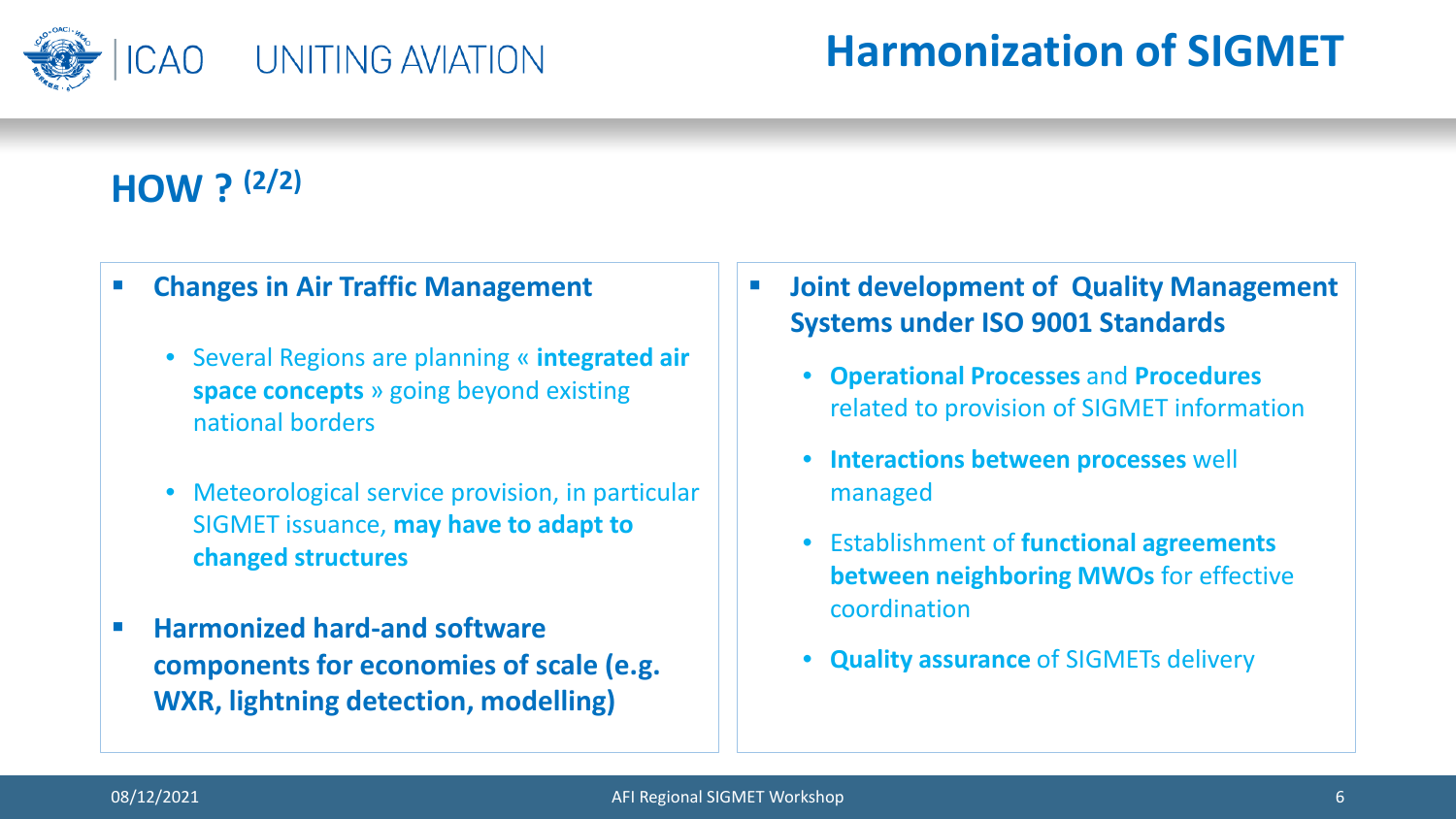

# **Common requirements /Measures (1/2)**

- **Coordination at different Levels**
- **Harmonized hard-and software** components for economies of scale (e.g. WXR, lightning detection, modelling)
- **Joint development of Quality Management Systems**
- **Cooperation in development**, **Training and capacity building** (common, larger MWO's would allow for centralized training, staff rotation, exposure to up-to-<br>date systems)
- **Alignment** of the system of the provision of SIGMET Information with Changes in Air Traffic Management **to adapt to changed structures**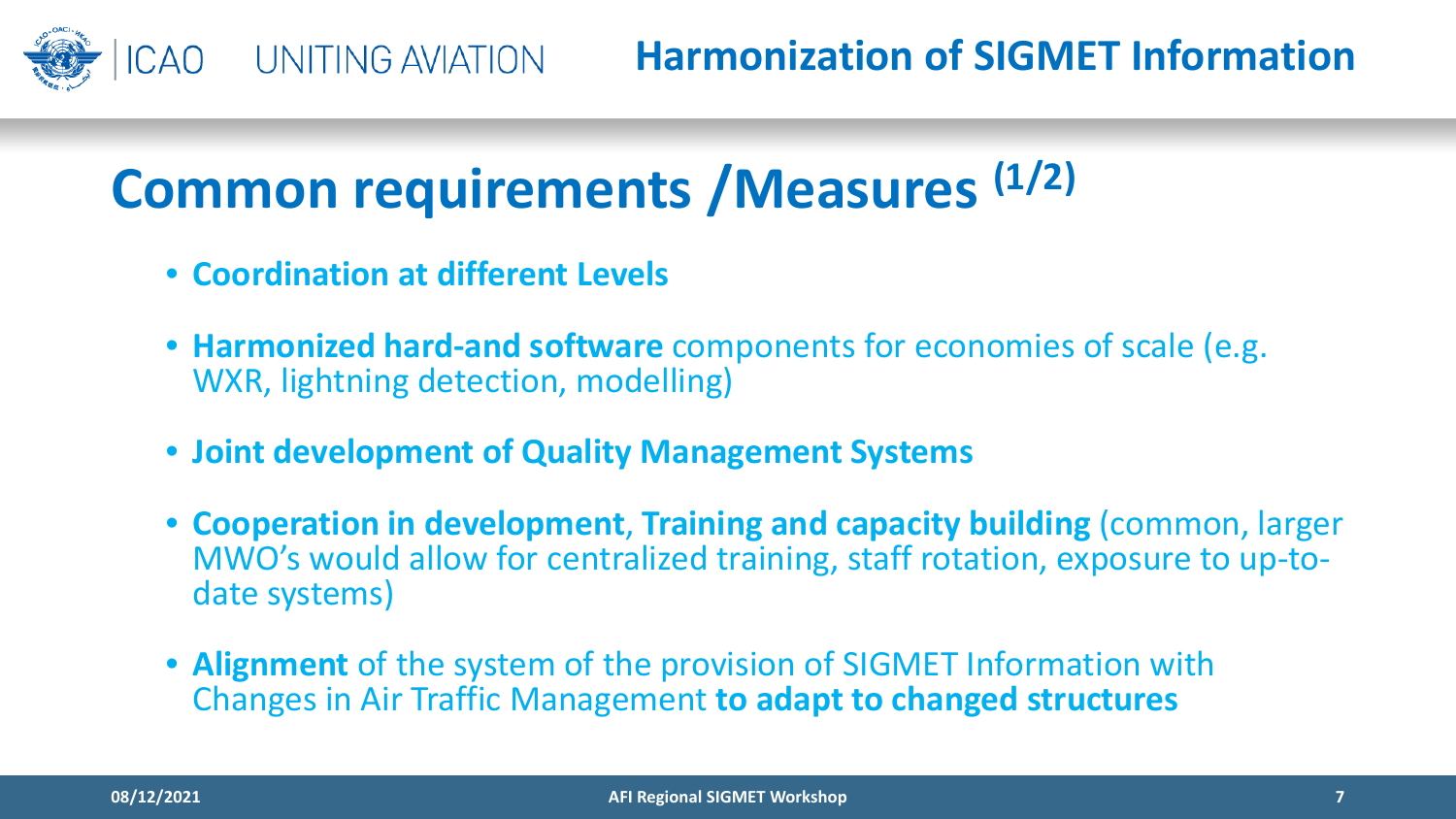

### ICAO UNITING AVIATION Harmonization of **SIGMET Information**

## **Common requirements /Measures (2/2)**